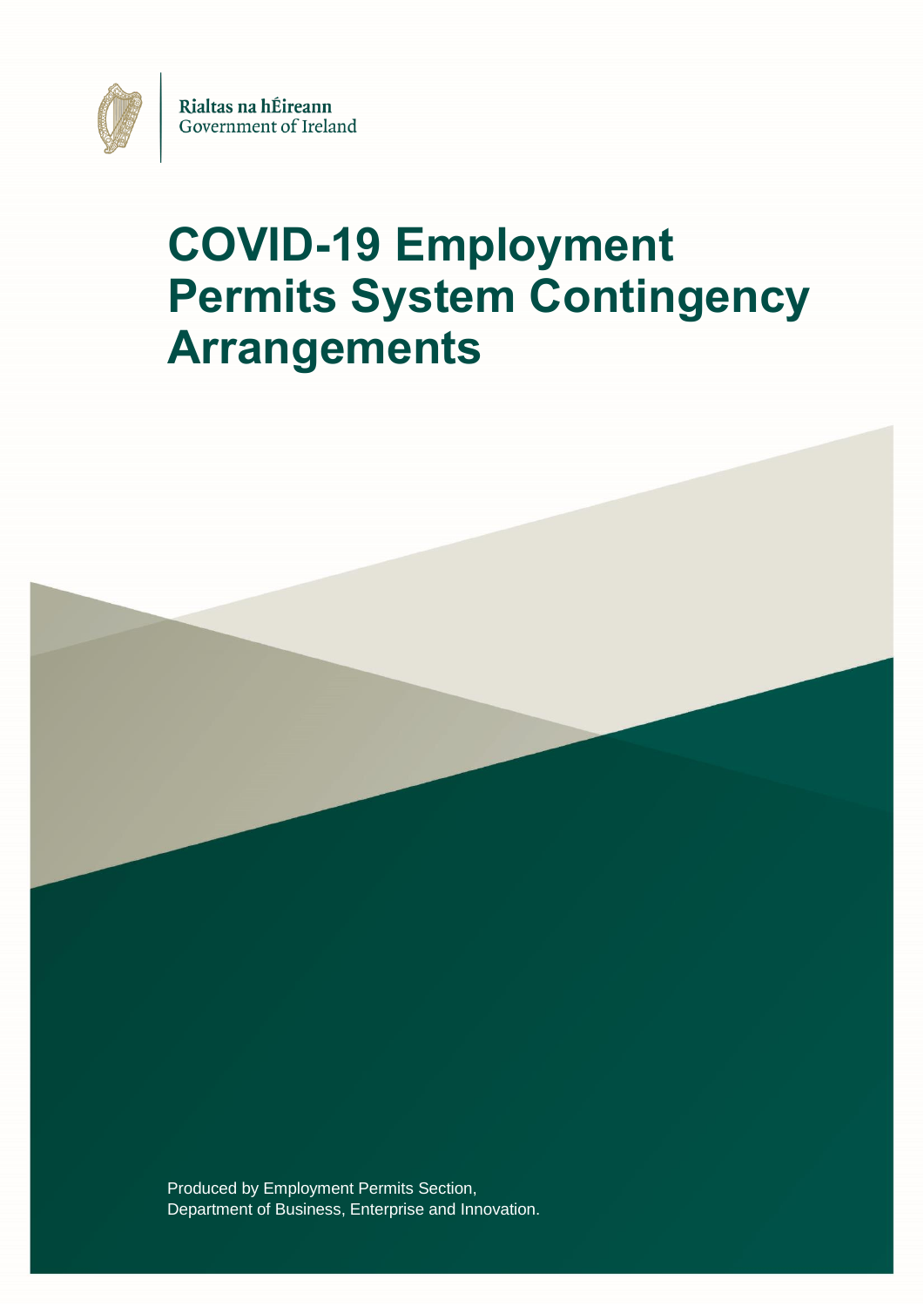## **Contents**

| 1.Introduction                                                                                                                                    | 3                       |
|---------------------------------------------------------------------------------------------------------------------------------------------------|-------------------------|
| 2. Contingency Arrangements                                                                                                                       | $\overline{\mathbf{4}}$ |
| 2.1. New arrangements for issuing employment permits                                                                                              | $\overline{4}$          |
| 2.2. New online procedures for applying for "Stamp 4 letters of support"<br>2.3. New procedures for applications for Reviews of Employment Permit | $\overline{4}$          |
| decisions                                                                                                                                         | 5                       |
| 2.4. Employment permit holders that wish to renew their permit                                                                                    | 5                       |
| 2.5. New procedures for Trusted Partner registration process for new and                                                                          |                         |
| renewal applications                                                                                                                              | 6                       |
| 2.6. Requirement to surrender existing employment permits                                                                                         | 6                       |
| 2.7. Information for applicants that have already submitted an employment                                                                         |                         |
| permit                                                                                                                                            | 6                       |
| 2.8. New procedure for Statement of Loss                                                                                                          | 6                       |
| 2.9. New procedure for Transfer of Undertakings                                                                                                   | $\overline{7}$          |
| 2.10. Employment Permit applications for people from Visa required                                                                                |                         |
| countries                                                                                                                                         | $\overline{7}$          |
| 2.11 Contact Employment Permit Section by email rather than post                                                                                  | 8                       |
| 3. Other relevant Information                                                                                                                     | 9                       |
| 3.1. Temporary procedures for employers with employees including                                                                                  |                         |
| employment permit holders who are working from home as a result of the                                                                            |                         |
| <b>COVID-19 Crisis</b>                                                                                                                            | 9                       |
| 3.2. Notifications of changes to terms and conditions (including pay) for                                                                         |                         |
| employment permit holders                                                                                                                         | 9                       |
| 3.3. The employment permit position of employers and employment permit                                                                            |                         |
| holders in the event of a temporary layoff, reduced working hours or                                                                              |                         |
| redundancy as a result of the COVID-19 pandemic                                                                                                   | 10                      |
| 3.4. Immigration permissions to reside in the State that are due to expire                                                                        |                         |
| between 20th March 2020 and 20 <sup>th</sup> May 2020                                                                                             | 10                      |
| 3.5. COVID-19 Pandemic Unemployment Payment                                                                                                       | 11                      |
| 3.6. Temporary COVID-19 Wage Subsidy Scheme                                                                                                       | 11                      |
| 3.7 Note for employers: HSE advice for people arriving in Ireland from                                                                            |                         |
| another country                                                                                                                                   | 12                      |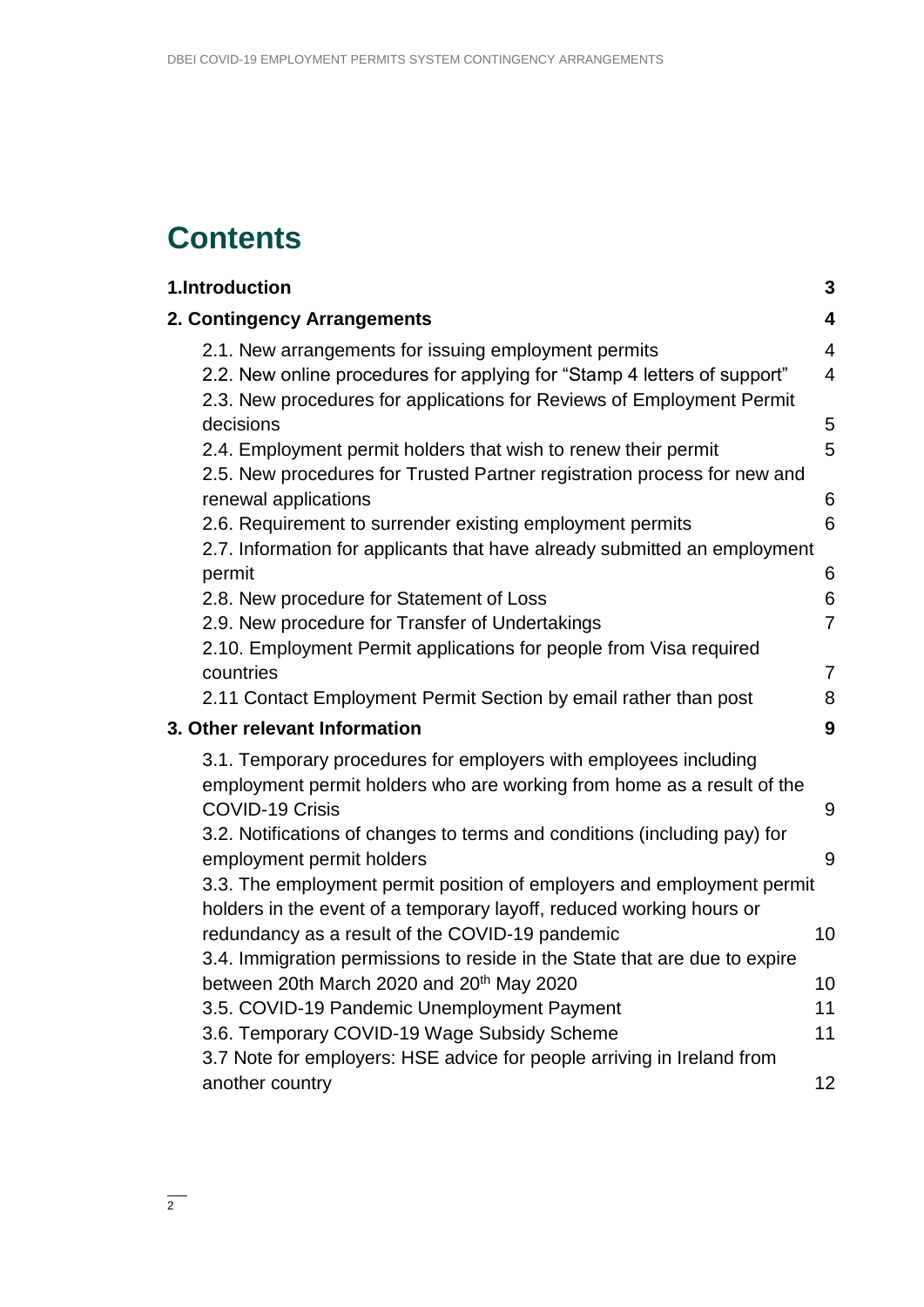## <span id="page-2-0"></span>**1.Introduction**

The Department of Business, Enterprise and Innovation has implemented a contingency plan to ensure that the Employment Permit system will continue to operate in all scenarios. With effect from Monday 30<sup>th</sup> March, the Department has implemented remote working arrangements for staff and has adjusted operations to provide for the acceptance of electronic/scanned documents for Reviews, Stamp 4 letters of support and Trusted Partner applications and will issue the outcomes of these via e-mail rather than through the post. The Department has also agreed with Immigration Service Delivery, Department of Justice and Equality, as a temporary measure, soft copy arrangements for issuing employment permits (further details below).

Over the past few weeks, the Department has been prioritising the processing of employment permit applications for medical personnel and these applications will continue to be prioritised. At this point, all applications for medical personnel in the processing queue have been actioned and employment permit staff have recommenced processing all other applications.

The Department will be flexible in dealing with employment permit issues that arise for both employers and employees as a result of the pandemic. The Department is cognisant that the measures introduced to tackle the COVID 19 crisis and the challenges of travelling to the State may impact on the ability of new employees to take up employment. In these circumstances changes to applications will be facilitated, for example applicants may wish to change the employment contract start date, to continue to hold the application in the processing queue for processing at a later date or withdraw the application.

In tandem with Immigration Service Delivery, Department of Justice and Equality whereby they have extended immigration permissions due to expire between 20/03/20 and 20/05/20 by two months, if there are delays in processing employment permit renewal applications and Stamp 4 letters of support, employment permit holders may continue to live and work under the same terms and conditions of their existing permission.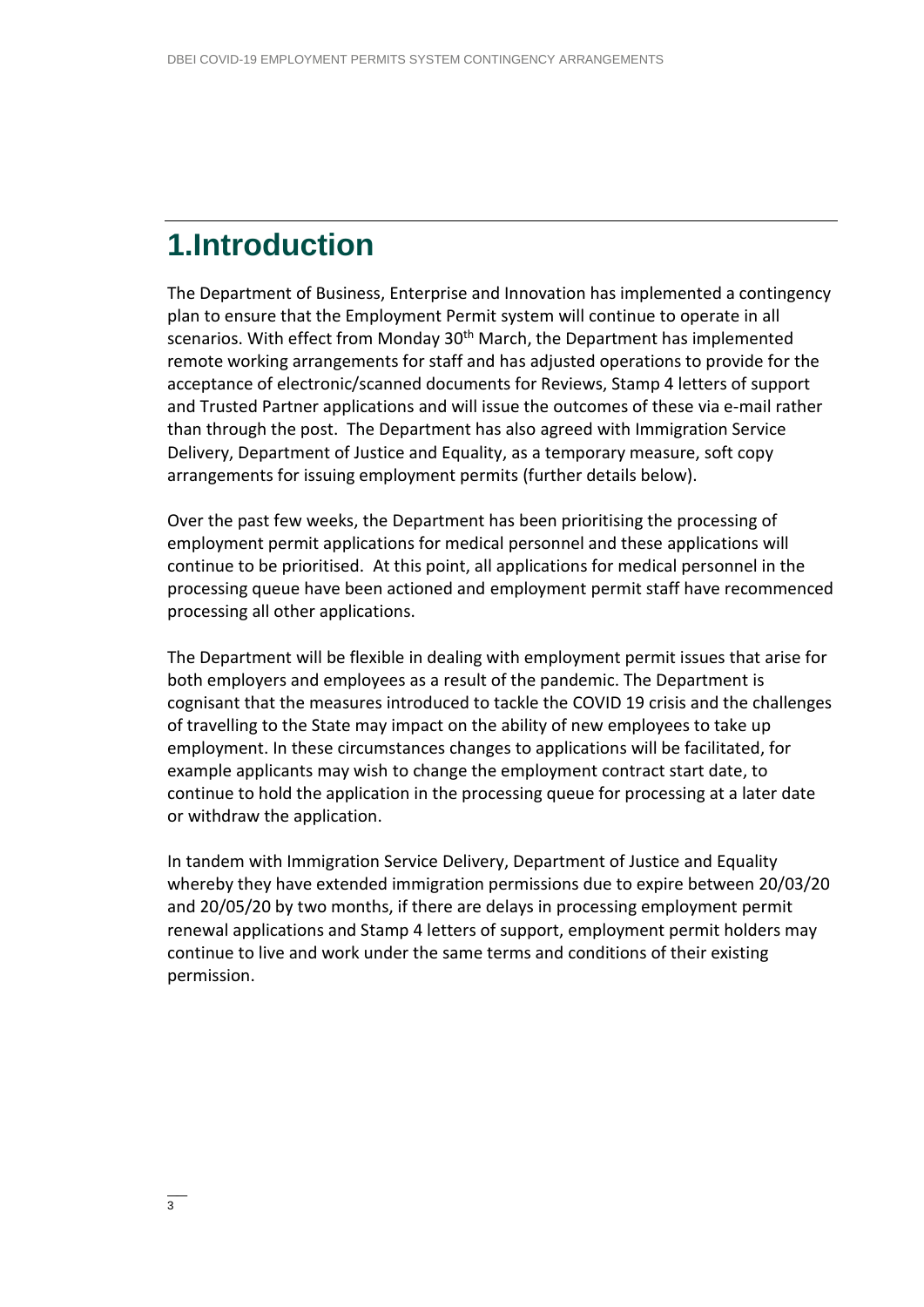## <span id="page-3-0"></span>**2. Contingency Arrangements**

#### <span id="page-3-1"></span>**2.1. New arrangements for issuing employment permits**

The Department of Business, Enterprise and Innovation have agreed with Immigration Service Delivery, Department of Justice and Equality, temporary arrangements which will allow for an electronic version (PDF) of an employment permit to issue by email to the employer/employee/agents as proof of an employment permit having granted for the named employee. The electronic version of the employment permit will be accompanied by a letter from the Department both of which should be presented to immigration officials, for verification purposes. This information will enable immigration officials to carry out a further verification process.

In time, when employment permit operations returns to normal, the original and certified copies of the employment permit will be distributed by the Department to both employee and employer as per normal arrangements.

#### <span id="page-3-2"></span>**2.2. New online procedures for applying for "Stamp 4 letters of support"**

New procedures for processing applications for Stamp 4 Letters of Support electronically have been put in place. Applications for Stamp 4 letters of support may now be submitted by filling out the required form and e-mailing it to [EPStamp4@dbei.gov.ie.](mailto:EPStamp4@dbei.gov.ie) Any decision on an application, including the grant letter, will be communicated to the applicant by way of e-mail. Applications that have been made by post in the last few days, can be resubmitted through the online process.

Applications can be submitted after 20 months of continuous employment whilst holding a Critical Skills Employment Permit, but the application will not be processed until the 21-month mark.

Please note: In light of the uncertainties caused by the Coronavirus pandemic, COVID-19, immigration permissions due to expire between 20 March and 20 May 2020, will be automatically extended for two months. The renewal of permission is on the same basis as the existing permission and the same conditions attach.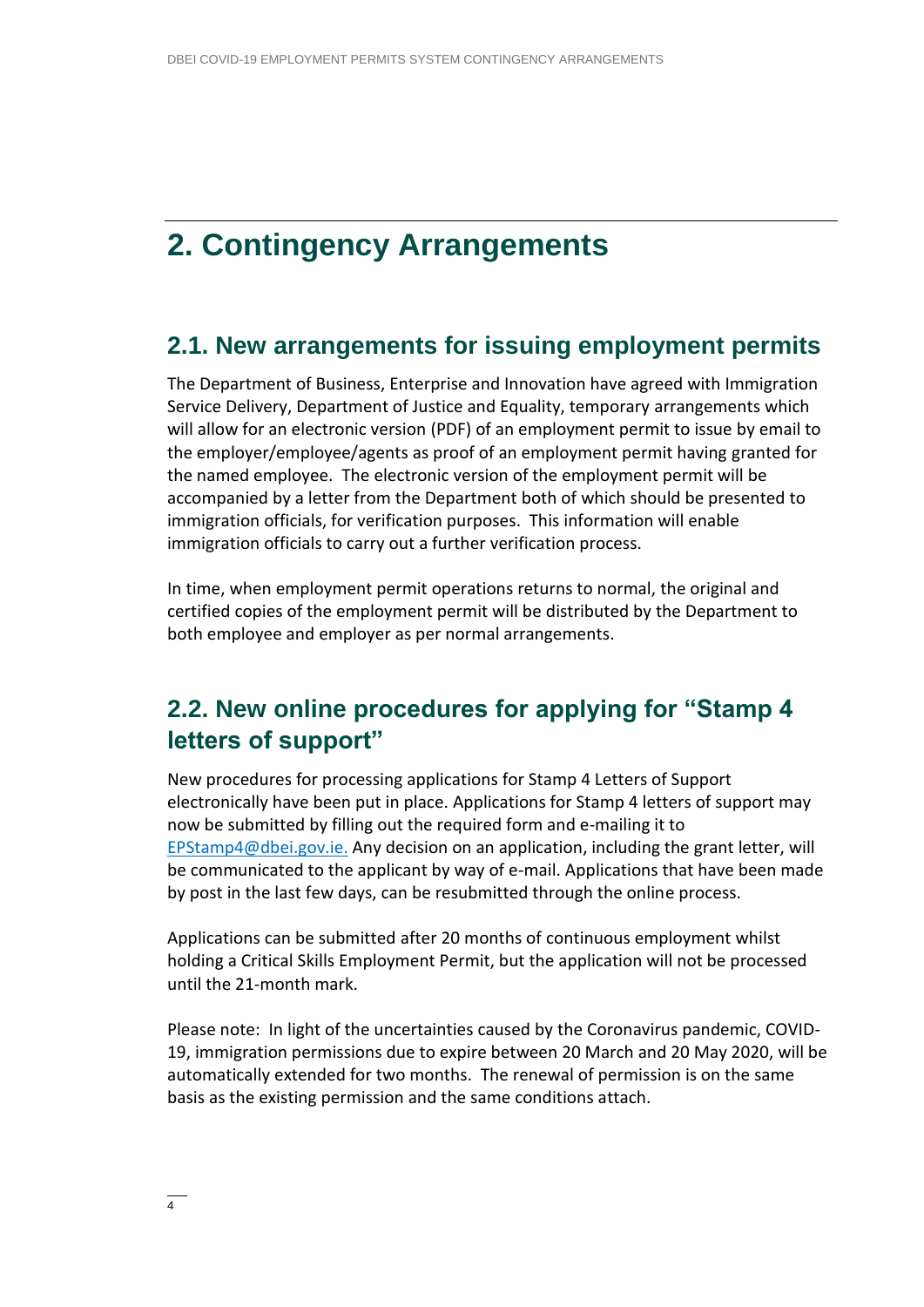In the event that there are delays in processing Stamp 4 letters of support from the Department or processing Stamp 4 permissions from the Department of Justice and Equality, employment permit holders whose immigration permissions are due to expire between 20 March and 20 May 2020 may continue to live and work under the same terms and conditions as their existing permission for a further two months.

For further information and updates please see the employment permits section of the DBEI website [www.dbei.gov.ie](http://www.dbei.gov.ie/) or the Immigration Service Delivery website [www.inis.gov.ie](http://www.inis.gov.ie/)

### <span id="page-4-0"></span>**2.3. New procedures for applications for Reviews of Employment Permit decisions**

New electronic procedures for applications for reviews of employment permit decisions have been put in place. Applications for reviews may now be submitted by filling out the required form and e-mailing it to [EPReviews@dbei.gov.ie.](mailto:EPReviews@dbei.gov.ie) Decisions will be communicated to applicants by way of e-mail correspondence.

#### <span id="page-4-1"></span>**2.4. Employment permit holders that wish to renew their permit**

The current arrangements, whereby an application to renew an employment permit can be submitted up to four months in advance of the employment permit expiry date and up to one month after the employment permit has expired, will continue.

In general, the immigration permission of an employment permit holder is linked to their employment permit permission with the immigration permission expiring upon the expiration of an employment permit. The Department advises that an employment permit holder may continue to work whilst their renewal application permit is being processed and in such instances no person will be asked to cease work or to leave the country, where the employment permit has expired. When an employment permit has issued the permit holder may apply to the Department of Justice and Equality to update their immigration permission.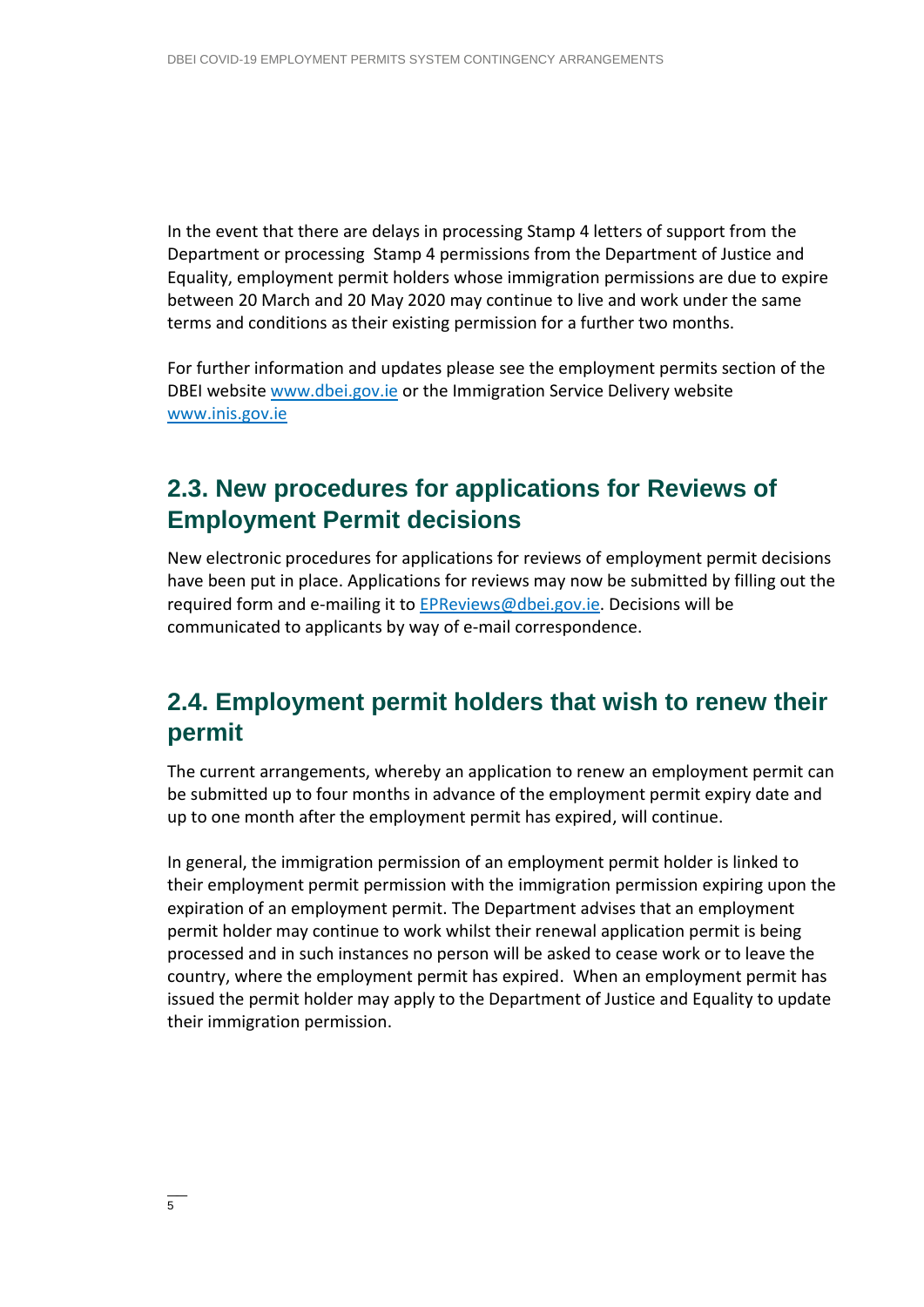#### <span id="page-5-0"></span>**2.5. New procedures for Trusted Partner registration process for new and renewal applications**

As part of the COVID -19 contingency, the Department will now accept online submissions for new and renewal applications for the Trusted Partner scheme without the requirement to provide a hard copy of the application form within 10 days.

#### <span id="page-5-1"></span>**2.6. Requirement to surrender existing employment permits**

As a result of the COVID-19 measures, the Department recognises that many individuals and companies may not be able to return the original or certified copy of the Employment Permit normally required within four weeks of the cessation of an employment. As an interim measure, the Department will not require the return of these permits at this time but will expect them to be returned upon the resumption of normal employment permit operations.

#### <span id="page-5-2"></span>**2.7. Information for applicants that have already submitted an employment permit**

The Department, given the uncertainty that addressing the COVID 19 pandemic has presented for employers, recognises that this may impact on the ability of new employees to take up employment and therefore will facilitate changes to employment permit applications already submitted. The Department can hold applications in our processing queue until the situation becomes clearer, allow changes to start dates where a permit application has not yet been processed and at any stage up until the processing of an application has taken place, an applicant may request that their application be cancelled in which case a 100% refund will issue if the withdrawal is as a result of the crisis.

#### <span id="page-5-3"></span>**2.8. New procedure for Statement of Loss**

A scanned version of the Statement of Loss form may now be submitted by e-mail instead of posting it into the Department. To request a Statement of Loss form please email [employmentpermits@dbei.gov.ie](mailto:employmentpermits@dbei.gov.ie) with Statement of Loss request in the subject line and we will issue the required form to you. Please complete the form, sign it, and return a scanned copy to the above email address.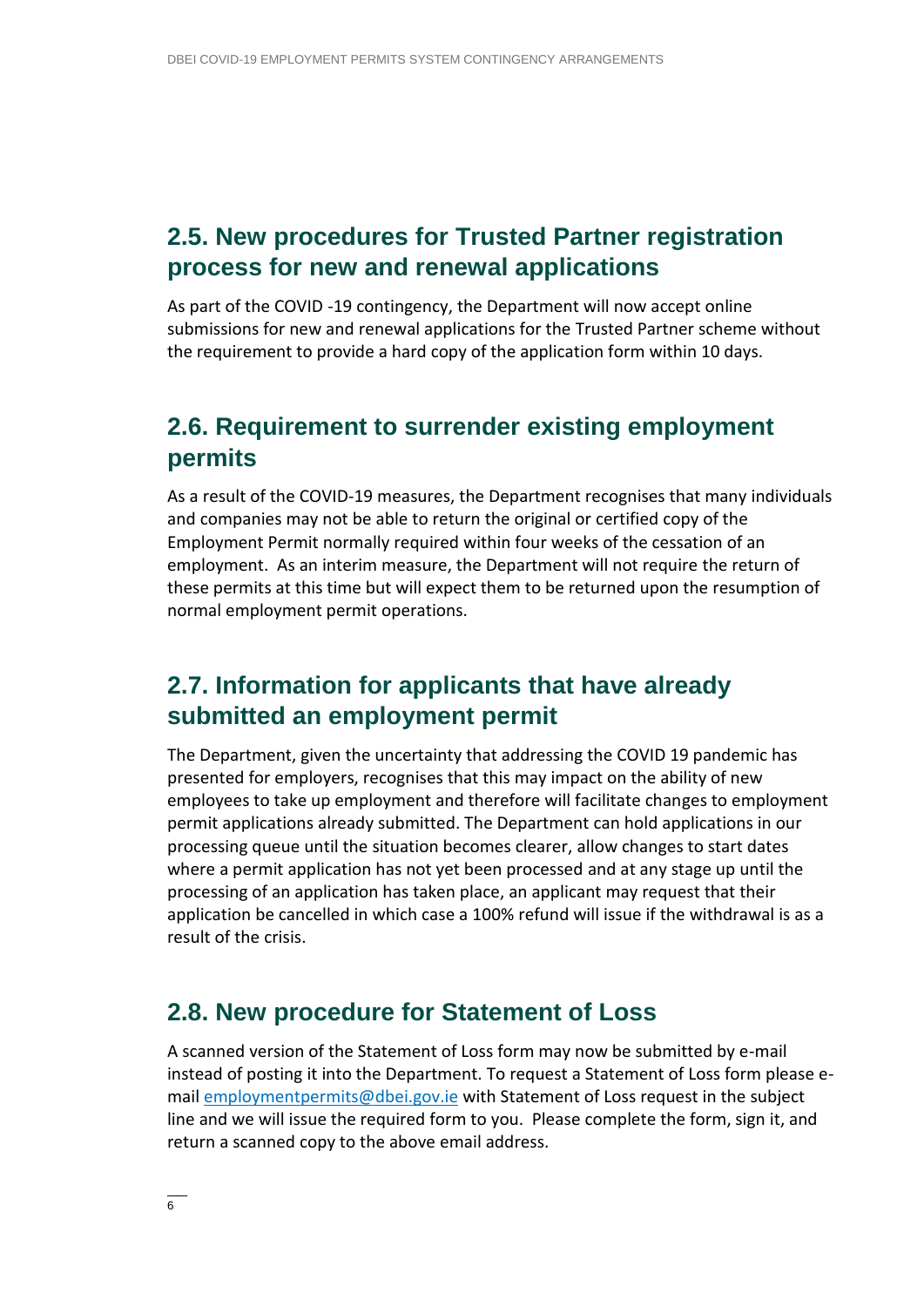#### <span id="page-6-0"></span>**2.9. New procedure for Transfer of Undertakings**

The application form for a Transfer of Undertaking may now be submitted by e-mail instead of submitting the form by post. The required form for notification of change of name of employer under the Employment Permits Act 2006 (as amended) is available at the following link - [dbei.gov.ie/en/Publications/Publication-files/Transfer-of-](https://dbei.gov.ie/en/Publications/Publication-files/Transfer-of-Undertaking-Employer-Form.pdf)[Undertaking-Employer-Form.pdf](https://dbei.gov.ie/en/Publications/Publication-files/Transfer-of-Undertaking-Employer-Form.pdf)

Please complete form, ensure it is signed and return a scanned copy to [employmentpermits@dbei.gov.ie](mailto:employmentpermits@dbei.gov.ie) with Transfer of Undertaking request in subject line.

#### <span id="page-6-1"></span>**2.10. Employment Permit applications for people from Visa required countries**

On 21<sup>st</sup> March 2020, Immigration Service Delivery, Department of Justice and Equality announced that, as part of the combined efforts to tackle COVID-19, it was temporarily ceasing the processing of new visa applications.

The Department of Justice will continue to process certain priority/emergency cases including:

- Emergency visa (e.g. Healthcare professionals, health researchers, and elderly care professionals);
- Immediate family members of Irish citizens;
- Persons legally resident in the State;
- Persons entitled to avail of the provision of the EU Free Movement Directive;
- Transport personnel engaged in haulage of goods and other transport staff to the extent necessary; and
- Diplomats, staff of international organisations, military personnel and humanitarian aid workers in the exercise of their functions.

Further information is available from [www.inis.gov.ie](http://www.inis.gov.ie/)

Please note that in respect of employment permit applications from a visa required country, the employer and prospective employee will be contacted to establish if they wish to proceed with the applications. The Department can continue to hold the application in the processing queue, change the employment start date or facilitate a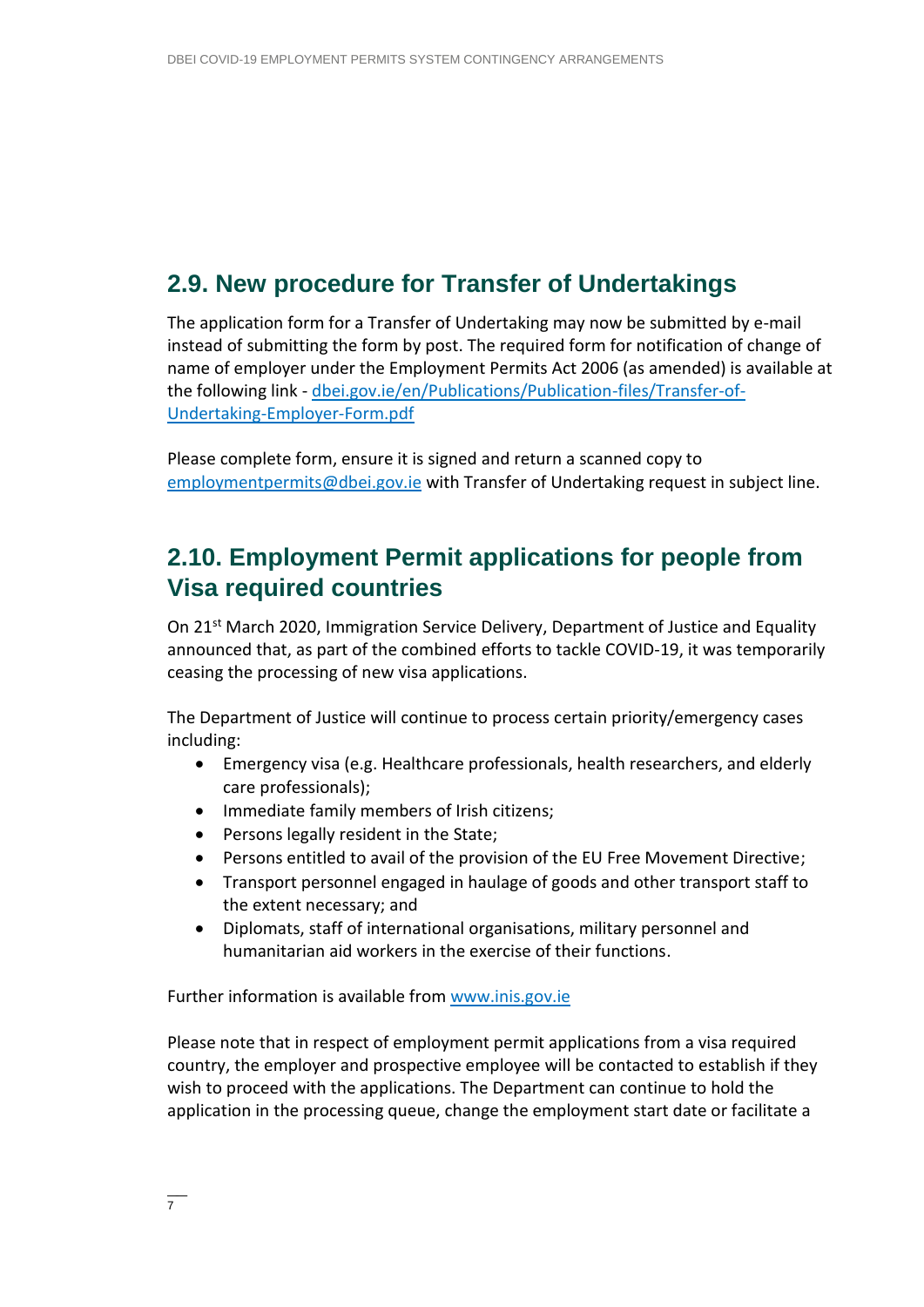withdrawal of the application with a full refund of the application fee. Please note that there will be a delay on refunds for the foreseeable future.

### <span id="page-7-0"></span>**2.11 Contact Employment Permit Section by email rather than post**

As the Employment Permit Section is operating remotely, please contact the office via email as post will not be dealt with until office reopens. The main email address is [employmentpermits@dbei.gov.ie](mailto:employmentpermits@dbei.gov.ie)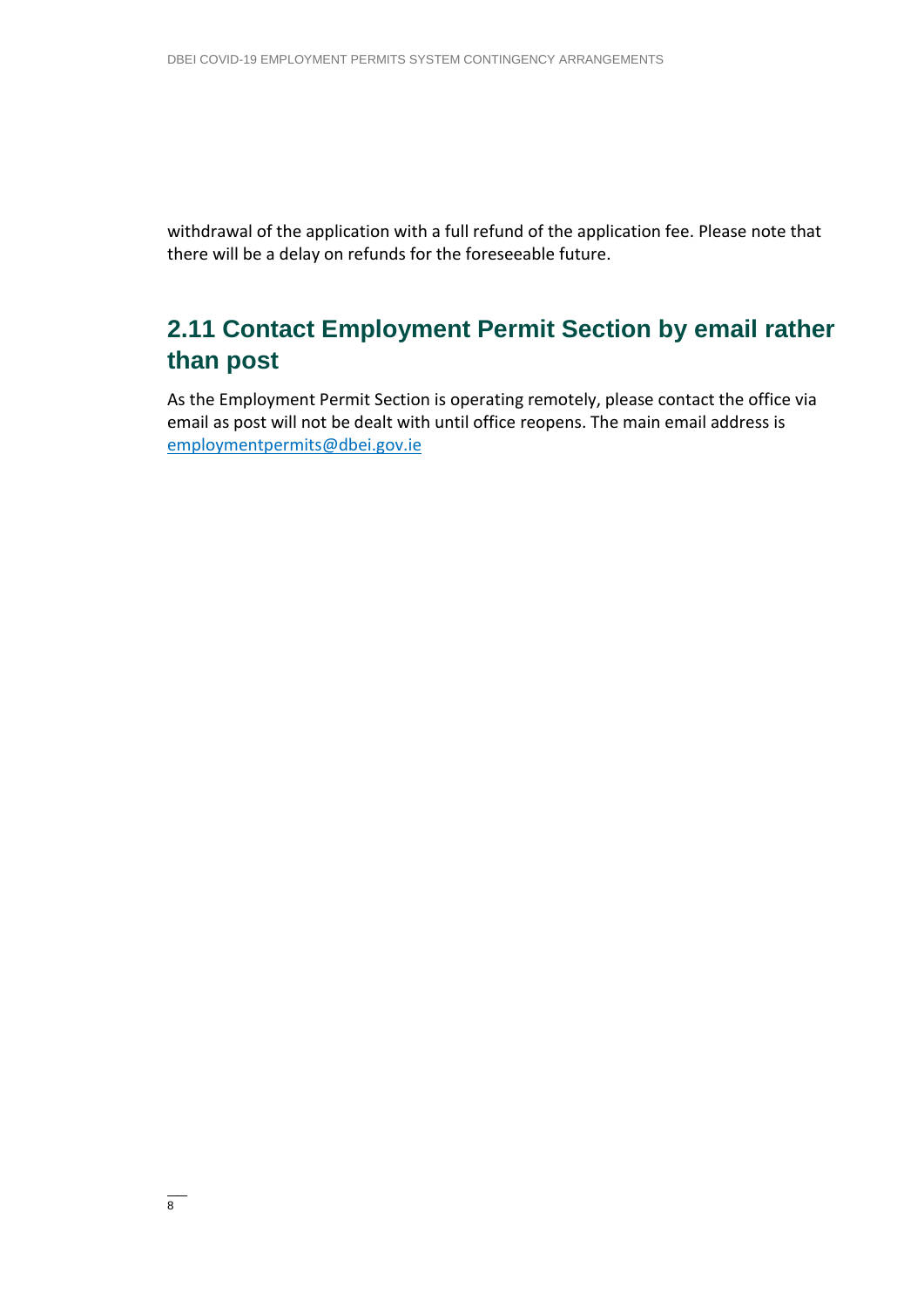## <span id="page-8-0"></span>**3. Other relevant Information**

#### <span id="page-8-1"></span>**3.1. Temporary procedures for employers with employees including employment permit holders who are working from home as a result of the COVID-19 Crisis**

#### *3.1.1. Working remotely from home within the State*

For the duration of this national emergency, employees who are employment permit holders can work remotely from home in Ireland once the employer notifies the Department. Please note that we do not require the names of the employees, only the names of the employer.

The Department expects that when these temporary measures have been lifted that these employees will once again work from the locations cited on their employment permits.

#### *3.1.2. Working from home outside the State*

Frequent absences or an extended absence which constitute part of an employment permitholder's employment are not considered grounds for revocation of the permit, an employment permit holder must however work at least 183 days in a full calendar year in the State to be considered employed in the State (this is in line with the Revenue Commissioner's requirements for tax residence).

It should be noted that the employment permit regime does not apply to employees who are not resident in the State.

#### <span id="page-8-2"></span>**3.2. Notifications of changes to terms and conditions (including pay) for employment permit holders**

The Employment Permit Acts sets out the terms and conditions for granting an employment permit including employee/employer details, location of employment, job role and remuneration. Currently the Department does not require employers and employees to apply for a new employment permit if minor changes are made to these terms and conditions over the lifetime of a permit, such as a change of occupation title with the duties remaining largely the same or a change of work location, such changes,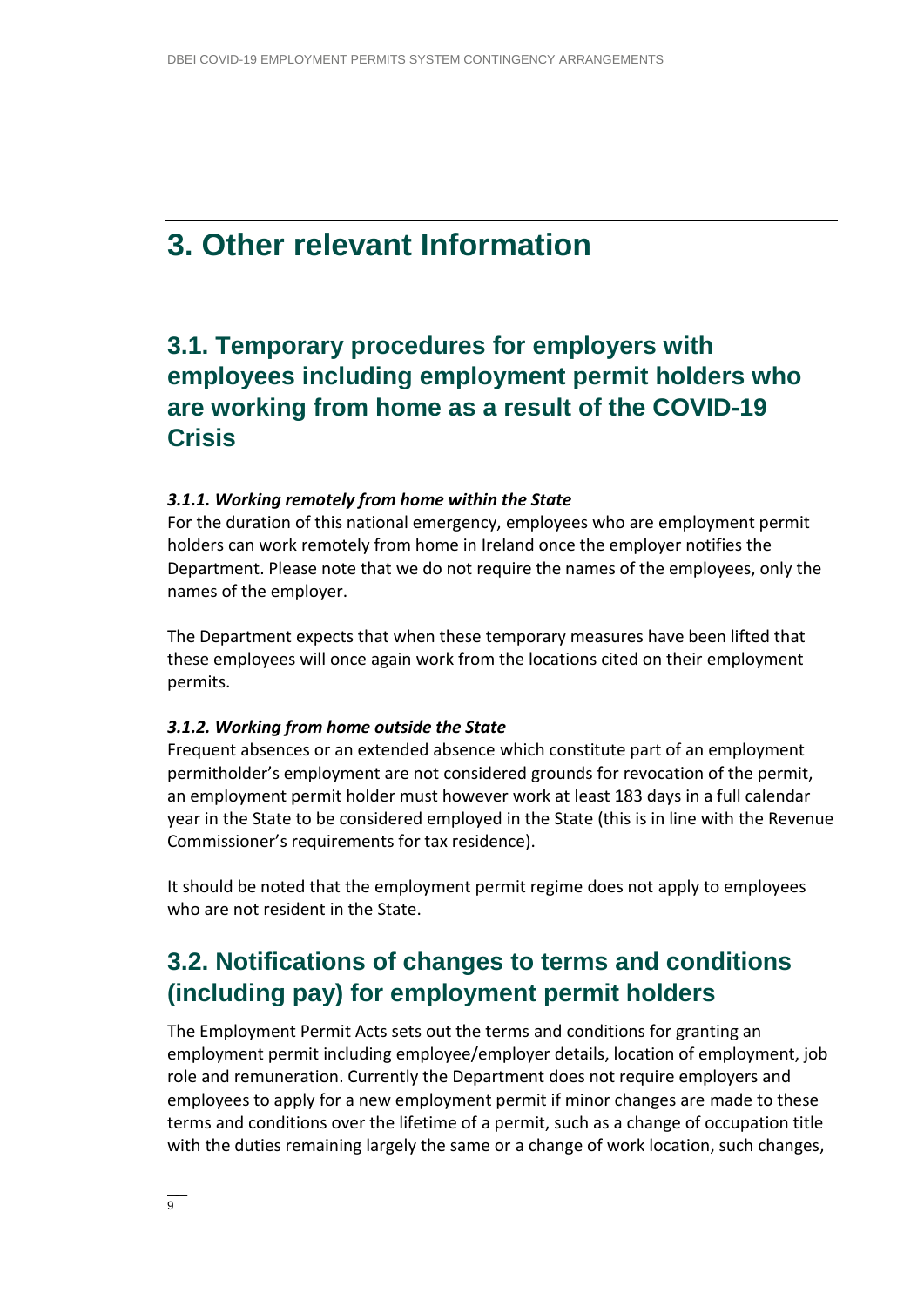however, must be notified to the Department. Other more significant changes to the terms and conditions of employment such as changes to remuneration, contract conditions would be regarded as material changes and as such a new employment permit would normally be required. However, in light of the current COVID-19 situation, the Department will seek to be as flexible as possible and will consider these situations on a case by case basis when brought to the Department's attention.

### <span id="page-9-0"></span>**3.3. The employment permit position of employers and employment permit holders in the event of a temporary layoff, reduced working hours or redundancy as a result of the COVID-19 pandemic**

#### **3.3.1. If an employment permit holder has been temporarily laid off or is working reduced hours during the period of the permit the following would arise:**

- $\circ$  The Department should ideally be informed in advance of the temporary layoff/ reduced working hours so that it can be noted on the permit file
- $\circ$  At renewal stage, the salary and working hours as per the conditions of the permit granted may not have been achieved, however the Department will be cognisant that this is likely to be related to the measures introduced to deal with COVID-19 and will take this into account when considering applications for renewal.

#### **3.3.2. Redundancy:**

As a result of the enactment of the Emergency Measures in the Public Interest (Covid-19) Bill 2020, which was signed into law by President Higgins on Friday 27 March 2020, the right to redundancy payment under S.12 of the 1967 Act has been suspended from 13 March 2020 until 31 May 2020, with the possibility of an extension. During this period Government has announced emergency measures and supports for employees and business, including:

- o The COVID-19 Pandemic Unemployment Payment (see 3.5 below).
- <span id="page-9-1"></span>o The COVID-19 Wage Subsidy Scheme (see 3.6 below).

#### **3.4. Immigration permissions to reside in the State that are due to expire between 20th March 2020 and 20th May 2020**

The Department of Justice and Equality advise that, in light of the uncertainties caused by the Coronavirus pandemic, COVID-19, all such immigration permissions that are due to expire from 20<sup>th</sup> March 2020 to 20<sup>th</sup> May 2020 are automatically renewed by the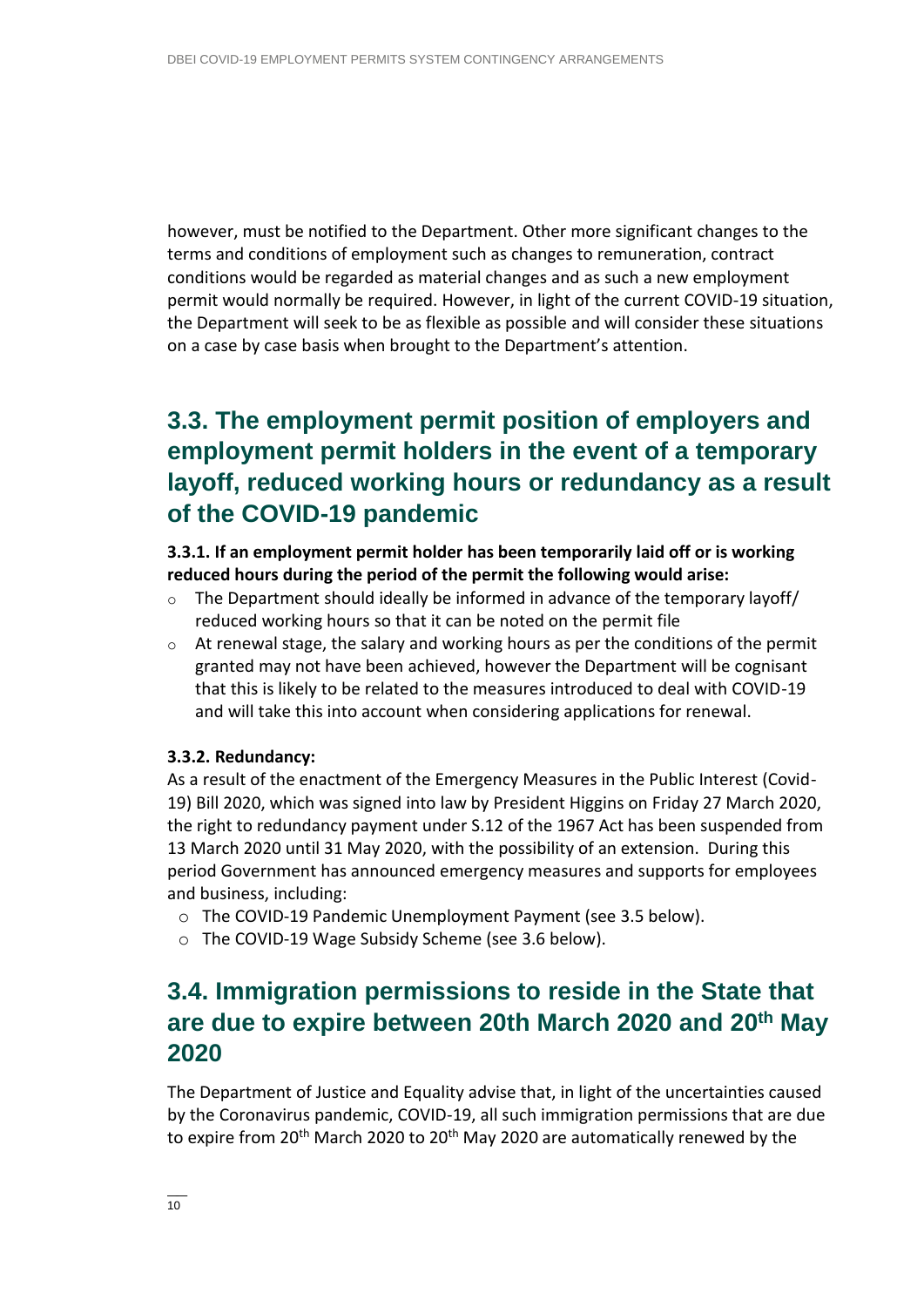Minister for Justice and Equality for a period of 2 months. The renewal of permission is on the same basis as the existing permission and the same conditions attach. In relation to persons with existing permission under Directive 2004/38/EC (Free Movement Directive), the automatic renewal is subject to the requirement that the person is complying with the requirements of the Directive.

Further information on this announcement is available at [www.inis.gov.ie](http://www.inis.gov.ie/) and the Department of Justice and Equality has produced a [Frequently](http://www.inis.gov.ie/en/INIS/frequently-asked-questions-immigration-permission-covid-19-temporary-measures.pdf/Files/frequently-asked-questions-immigration-permission-covid-19-temporary-measures.pdf) Asked Questions [document](http://www.inis.gov.ie/en/INIS/frequently-asked-questions-immigration-permission-covid-19-temporary-measures.pdf/Files/frequently-asked-questions-immigration-permission-covid-19-temporary-measures.pdf)

#### <span id="page-10-0"></span>**3.5. COVID-19 Pandemic Unemployment Payment**

The COVID-19 Pandemic Unemployment Payment is a scheme administered by the Department of Employment Affairs and Social Protection (DEASP). It is available to employees and the self-employed who have lost their job on (or after) March 13 due to the COVID-19 (Coronavirus) pandemic. The payment also applies to Non-EEA workers who have lost employment due to the COVID -19 pandemic.

Further information on this payment and how to apply for it is available from the DEASP here - [www.gov.ie/en/service/be74d3-covid-19-pandemic-unemployment-payment/](http://www.gov.ie/en/service/be74d3-covid-19-pandemic-unemployment-payment/)

#### <span id="page-10-1"></span>**3.6. Temporary COVID-19 Wage Subsidy Scheme**

The Temporary COVID-19 Wage Subsidy Scheme is administered by the Revenue Commissioners. The scheme enables employees whose employers are affected by the pandemic to receive significant supports directly from their employer. It is available to employers who keep employees, including employees who are employment permit holders, on the payroll throughout the COVID-19 pandemic, meaning employers can retain links with employees for when business picks up after the crisis.

Further information on this scheme and how to apply for it is available from the Revenue Commissioners here - [revenue.ie/en/news/articles/guidance-on-the](https://revenue.ie/en/news/articles/guidance-on-the-temporary-covid-19-wage-subsidy-scheme.aspx)[temporary-covid-19-wage-subsidy-scheme.aspx](https://revenue.ie/en/news/articles/guidance-on-the-temporary-covid-19-wage-subsidy-scheme.aspx)